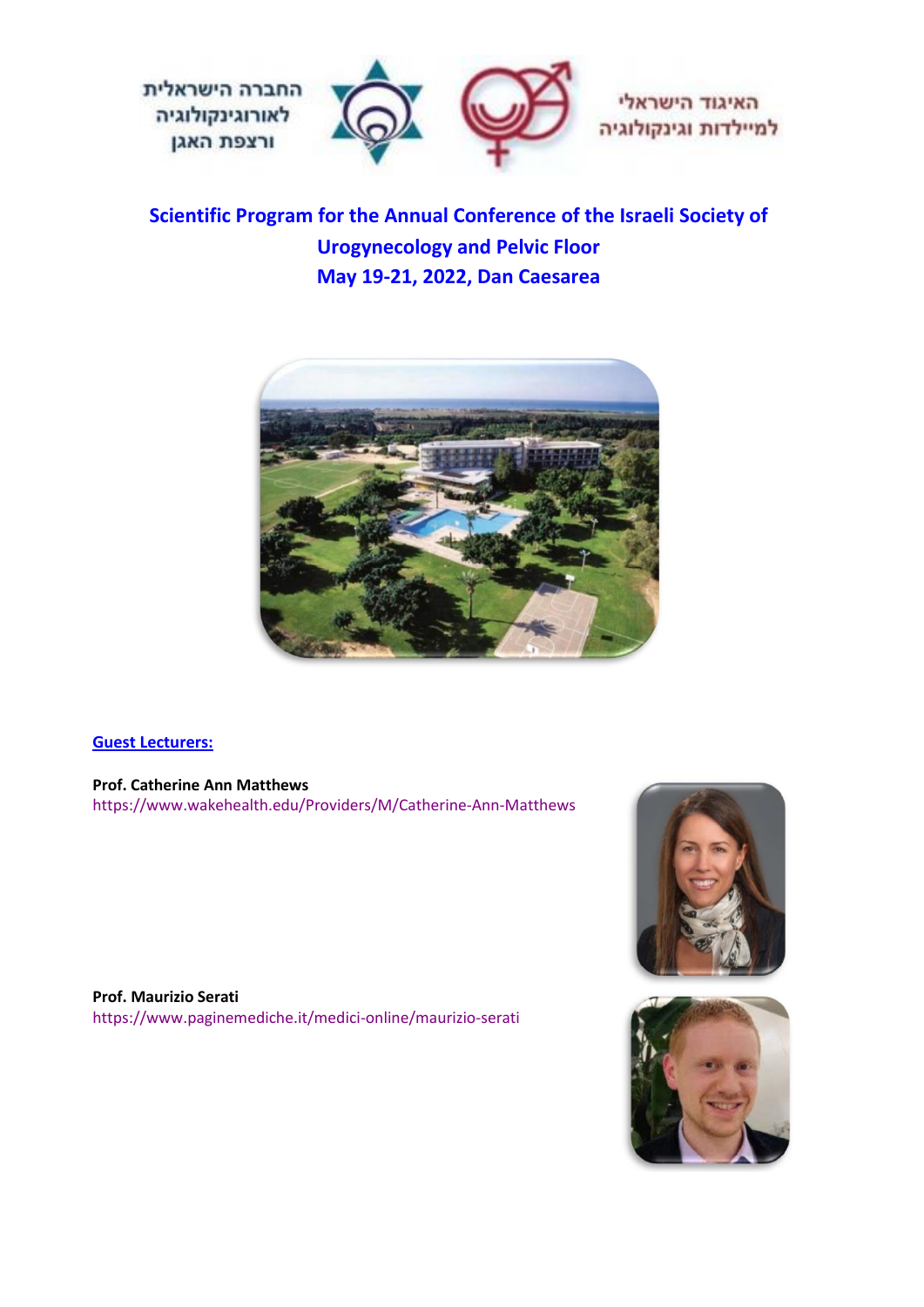

### **Thursday, May 19th , 2022**

| 14:00 - 14:10 | <b>Opening remarks</b>                       |                                          |                                                                |  |  |
|---------------|----------------------------------------------|------------------------------------------|----------------------------------------------------------------|--|--|
| 14:10 - 15:40 | <b>Early Career Forum</b>                    |                                          |                                                                |  |  |
|               | Moderators: Gil Levy, Susana Mikhail Mustafa |                                          |                                                                |  |  |
|               | $14:10 - 14:55$                              | <b>Session 1: Anatomical pathologies</b> |                                                                |  |  |
|               |                                              | $14:10 - 14:25$                          | Perineal body: the value of level 3 repair                     |  |  |
|               |                                              |                                          | Lecturer: Roni Tomashev, Shamir MC                             |  |  |
|               |                                              | $14:25 - 14:40$                          | Elongation coli: A unique case of central prolapse             |  |  |
|               |                                              |                                          | Lecturer: Ofer Shemer, Samson Assuta Ashdod University MC      |  |  |
|               |                                              | $14:40 - 14:55$                          | The clinical significance of an urethral caruncle              |  |  |
|               |                                              |                                          | Lecturer: Ehud Grinstein, Wolfson MC                           |  |  |
|               | $14:55 - 15:40$                              | <b>Session 2: Recurrent UTI</b>          |                                                                |  |  |
|               |                                              | $14:55 - 15:10$                          | <b>Epidemiology of Rec. UTI</b>                                |  |  |
|               |                                              |                                          | Lecturer: Neta Mahler, Kaplan MC                               |  |  |
|               |                                              | $15:10 - 15:25$                          | What have we learned from the microbiome in Rec. UTI?          |  |  |
|               |                                              |                                          | Lecturer: Adi Reuveni-Salzman, Hadassah - Hebrew University    |  |  |
|               |                                              |                                          | MC, Ein Kerem                                                  |  |  |
|               |                                              | $15:25 - 15:40$                          | How should we treat Rec. UTI and what prognosis should we      |  |  |
|               |                                              |                                          | expect?                                                        |  |  |
|               |                                              |                                          | Lecturer: Tzvika Shimonovitz, Hadassah - Hebrew University MC, |  |  |
|               |                                              |                                          | Mt. Scopus                                                     |  |  |
|               |                                              |                                          |                                                                |  |  |

### **15:40 – 16:15 Coffee Break**

| $16:15 - 17:00$ | <b>Research Session 1 - Abstract Presentations</b> |                                                                                 |  |
|-----------------|----------------------------------------------------|---------------------------------------------------------------------------------|--|
|                 | Moderators: David Shveiky, Zvika Klein             |                                                                                 |  |
|                 | $16:15 - 16:20$                                    | Incidence of abnormal gynecologic pathology following vaginal hysterectomy for  |  |
|                 |                                                    | pelvic organ prolapse repair                                                    |  |
|                 |                                                    | Anat From, Helen Schneider Hospital for Women, Rabin MC                         |  |
|                 | $16:20 - 16:25$                                    | The impact of mid-urethral sling surgery for stress urinary incontinence on hip |  |
|                 |                                                    | joint function                                                                  |  |
|                 |                                                    | Mahmod Hasan, Soroka University MC, Samson Assuta Ashdod University MC &        |  |
|                 |                                                    | Galilee MC                                                                      |  |
|                 | $16:25 - 16:30$                                    | Long-term functional results of transvaginal anal sphincter repair for women    |  |
|                 |                                                    | diagnosed with anal incontinence                                                |  |
|                 |                                                    | Zilberlicht Ariel, Carmel MC                                                    |  |
|                 | $16:30 - 16:35$                                    | Barriers to compliance with the recommendations for treatment after obstetric   |  |
|                 |                                                    | anal sphincter injuries                                                         |  |
|                 |                                                    | Hidaia Imterat, Soroka University MC                                            |  |
|                 | $16:35 - 16:40$                                    | Obesity is associated with decreased rates of episiotomy as well as advanced    |  |
|                 |                                                    | perineal tears                                                                  |  |
|                 |                                                    | Eiman Shalabna, Carmel MC                                                       |  |
|                 | $16:40 - 16:45$                                    | Is GDMA1 an independent risk factor for perineal injuries?                      |  |
|                 |                                                    | Adva Bugaiski-Shaked, Soroka University MC                                      |  |
|                 | $16:45 - 16:50$                                    | Can The EnPlace™ Procedure Be Used For Severe Apical Prolapse Repair?           |  |
|                 |                                                    | Ronen S Gold, Lis Maternity and Women's Hospital, TA Sourasky MC                |  |
|                 | $16:50 - 17:00$                                    | Open discussion                                                                 |  |
|                 |                                                    |                                                                                 |  |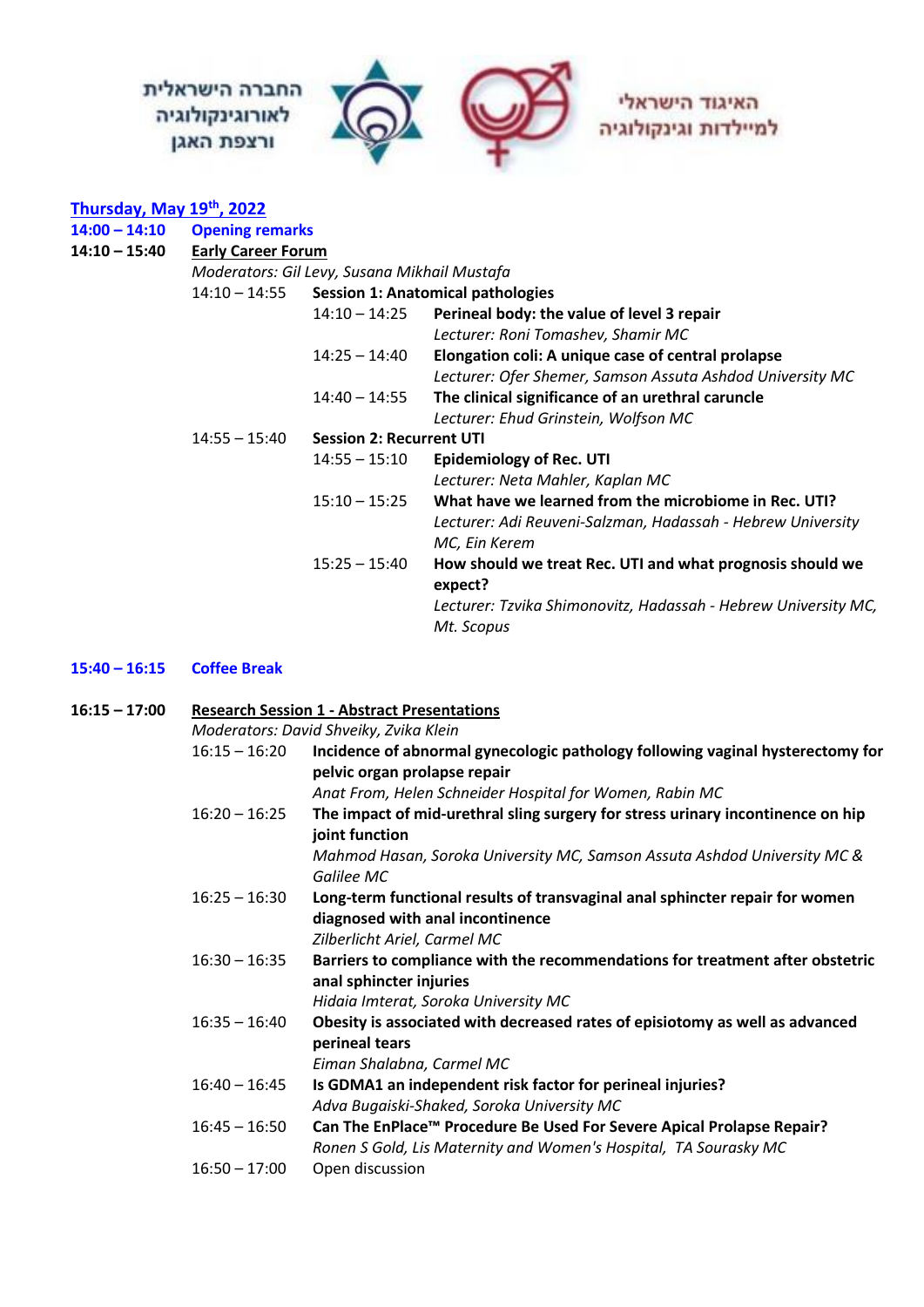## החברה הישראלית לאורוגינקולוגיה ורצפת האגן



### **17:00 – 17:35 Guest lecturer** *Moderators: Arbel Revital, Yuval Lavy* 17:00 – 17:25 **The role of urodynamics in the management of female OAB**  *Lecturer: Maurizio Serati, Del Ponte Hospital, University of Insubria, Varese* 17:25 – 17:35 Open discussion **17:35 – 18:30 Sexual Function and Sexology** *Moderators: Naama Markus, Nir Haya*

| 17:35 - 17:50                                                   | Overview of provoked vestibulodynia and the prospect of a novel treatment  |
|-----------------------------------------------------------------|----------------------------------------------------------------------------|
|                                                                 | Lecturer: Lea Tene, Ben-Gurion University of the Negev                     |
| 17:50 – 18:05                                                   | Let's talk about sex: talking about sexuality in the gynecologist's office |
|                                                                 | Lecturer: Andy Ifergane, Soroka University MC                              |
| 18:05 – 18:20                                                   | Pelvic floor problems in sexual abuse survivors                            |
|                                                                 | Lecturer: Anna Padoa, Shamir MC                                            |
| $\overline{10}$ $\overline{20}$ $\overline{10}$ $\overline{20}$ | Array Marchael                                                             |

 $18:20 - 18:30$  Open discussion

### **18:30 – 18:55 The Dr. David Yohay Lecture** *Moderators: Lior Lowenstein, Tal Fligelman Lecturer: Shimon Ginath, E. Wolfson MC*

### **Friday, May 20th , 2022 (Society's Board Election)**

| $09:00 - 10:00$ | <b>Guest lectures</b><br>$09:00 - 09:25$                                                                                                                              | Moderators: Sagiv Ron, Haim Krissi<br>Surgical management of primary uterine prolapse: What is the best choice?<br>Lecturer: Catherine Ann Matthews, Wake Forest Baptist MC, Winston-Salem, North<br>Carolina |  |
|-----------------|-----------------------------------------------------------------------------------------------------------------------------------------------------------------------|---------------------------------------------------------------------------------------------------------------------------------------------------------------------------------------------------------------|--|
|                 | $09:25 - 09:30$                                                                                                                                                       | Open discussion                                                                                                                                                                                               |  |
|                 | $09:30 - 09:55$                                                                                                                                                       | The current role of bulking agents in the treatment of SUI<br>Lecturer: Maurizio Serati, Del Ponte Hospital, University of Insubria, Varese                                                                   |  |
|                 | $09:55 - 10:00$                                                                                                                                                       | Open discussion                                                                                                                                                                                               |  |
| $10:00 - 10:45$ | Industry independent sponsored session (Pfizer & Astellas)<br><b>OAB treatment in patients with Metabolic Syndrome</b><br>Moderators: Yoram Abramov, Eyal Goldschmidt |                                                                                                                                                                                                               |  |
|                 |                                                                                                                                                                       | 10:00 - 10:30 Lecturer: Liat Barzilay Yoseph, Meir MC                                                                                                                                                         |  |
|                 | $10:30 - 10:45$                                                                                                                                                       | Panel discussion:                                                                                                                                                                                             |  |
|                 |                                                                                                                                                                       | Catherine Ann Matthews, Maurizio Serati, Liat Barzilay Yoseph, Shimon Ginath                                                                                                                                  |  |
| $10:45 - 11:15$ | <b>Coffee Break</b>                                                                                                                                                   |                                                                                                                                                                                                               |  |
| $11:15 - 12:05$ | <b>Research Session 2 - Abstract Presentations</b>                                                                                                                    |                                                                                                                                                                                                               |  |

*Moderators: Adi Weintraub, Talia Friedman* 11:15 – 11:20 **A comparison between vaginal sacrospinous ligament fixation and laparoscopic uterosacral ligament suspension as a uterine preserving surgery for pelvic organ prolapse** *Jonia Alshiek, Hillel Yaffe MC*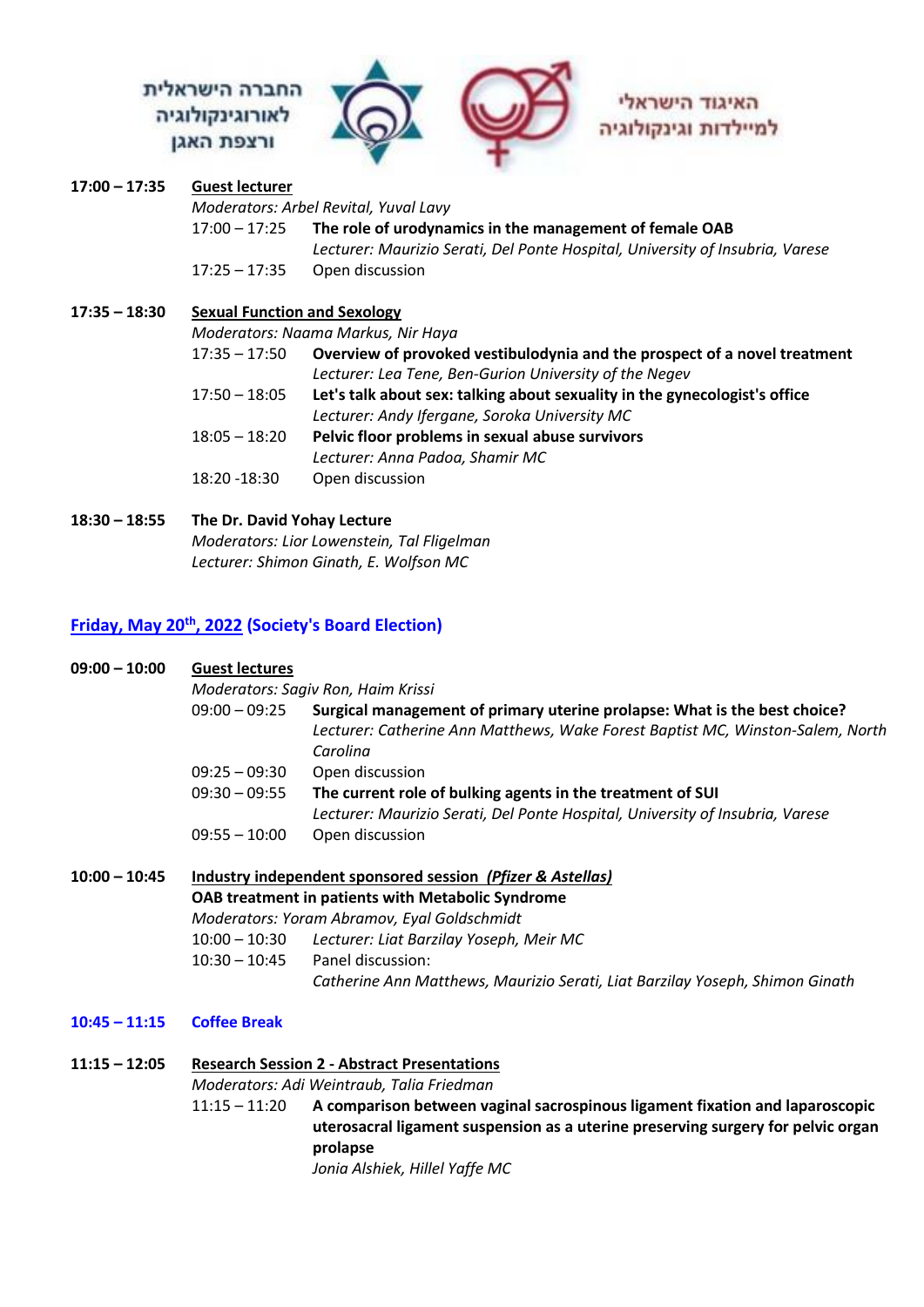### החברה הישראלית לאורוגינקולוגיה ורצפת האגן



# למיילדות וגינקולוגיה

| $11:20 - 11:25$ | The difference in pelvic floor related symptoms and patients' satisfaction        |
|-----------------|-----------------------------------------------------------------------------------|
|                 | according to the type of hysterectomy                                             |
|                 | Ehud Grinstein, Wolfson MC                                                        |
| $11:25 - 11:30$ | Non-fixating vaginal implant for repairing advanced pelvic organ prolapse         |
|                 | Ofer Shemer, Samson Assuta Ashdod University MC                                   |
| $11:30 - 11:35$ | Validation of the Arabic version of the prolapse and incontinence knowledge       |
|                 | questionnaire during pregnancy                                                    |
|                 | Neriya Zion Yohay, Soroka University MC                                           |
| $11:35 - 11:40$ | Risk factors for pelvic organ prolapse recurrence following colpocleisis: a       |
|                 | systematic review and meta-analysis                                               |
|                 | Chen Nahshon, Carmel MC                                                           |
| $11:40 - 11:45$ | The use of antibiotics in women undergoing correction of obstetric anal sphincter |
|                 | injury: results from national Israeli survey                                      |
|                 | Reut Rotem, Shaare Zedek MC & Soroka University MC                                |
| $11:45 - 11:50$ | A novel technique for the measurement of cervical length in non-pregnant          |
|                 | women                                                                             |
|                 | Vinnikov Yana, Mayanei Hayeshua MC                                                |
| $11:50 - 11:55$ | Predictors of the persistent overactive bladder following surgery for advanced    |
|                 | pelvic organ prolapse                                                             |
|                 | Eyal Levy, Shamir MC & Bnai-Zion MC                                               |
| $11:55 - 12:05$ | Open discussion                                                                   |
|                 | <b>Industry-sponsored lecture (Memik)</b>                                         |
|                 | Moderators: Menahen Neuman, Moshe Gillor                                          |
|                 |                                                                                   |

# 12:05 – 12:30 Clinical Experience with Robotic-Assisted Vaginal Surgery *Lecturer: Lior Lowenstein, Galilee MC*

12:30 – 12:35 Open discussion

### **12:35 – 13:05 Guest lecture**

**12:05 – 12:35 Industry-sponsored lecture** *(Memik)*

### *Moderators: David Gordon, Elad Laron*

### 12:35 – 13:00 *Mistakes: How to learn from this great teacher*

*Lecturer: Catherine Ann Matthews, Wake Forest Baptist MC, Winston-Salem, North Carolina*

13:00 – 13:05 Open discussion

### **13:05 – 13:45 Lunch**

**13:45– 14:35 Research Session 3 - Abstract and Video Presentations** *Moderators: Ronen Gold, Benny Feiner*  13:45 – 13:50 **Scaffold guided tissue engineering for the treatment of abdominal wall and pelvic organ prolapse - sheep model** *Susana Mikhail Mustafa, Galilee MC* 13:50 – 13:55 **Surgical mesh information on YouTube™: Evaluating the usage and reliability of videos for patient education** *Zilberlicht Ariel, Carmel MC* 13:55 – 14:00 **Is cervical insufficiency a prologue for future pelvic organ prolapse?** *Anastasia Bendet, Soroka University MC*